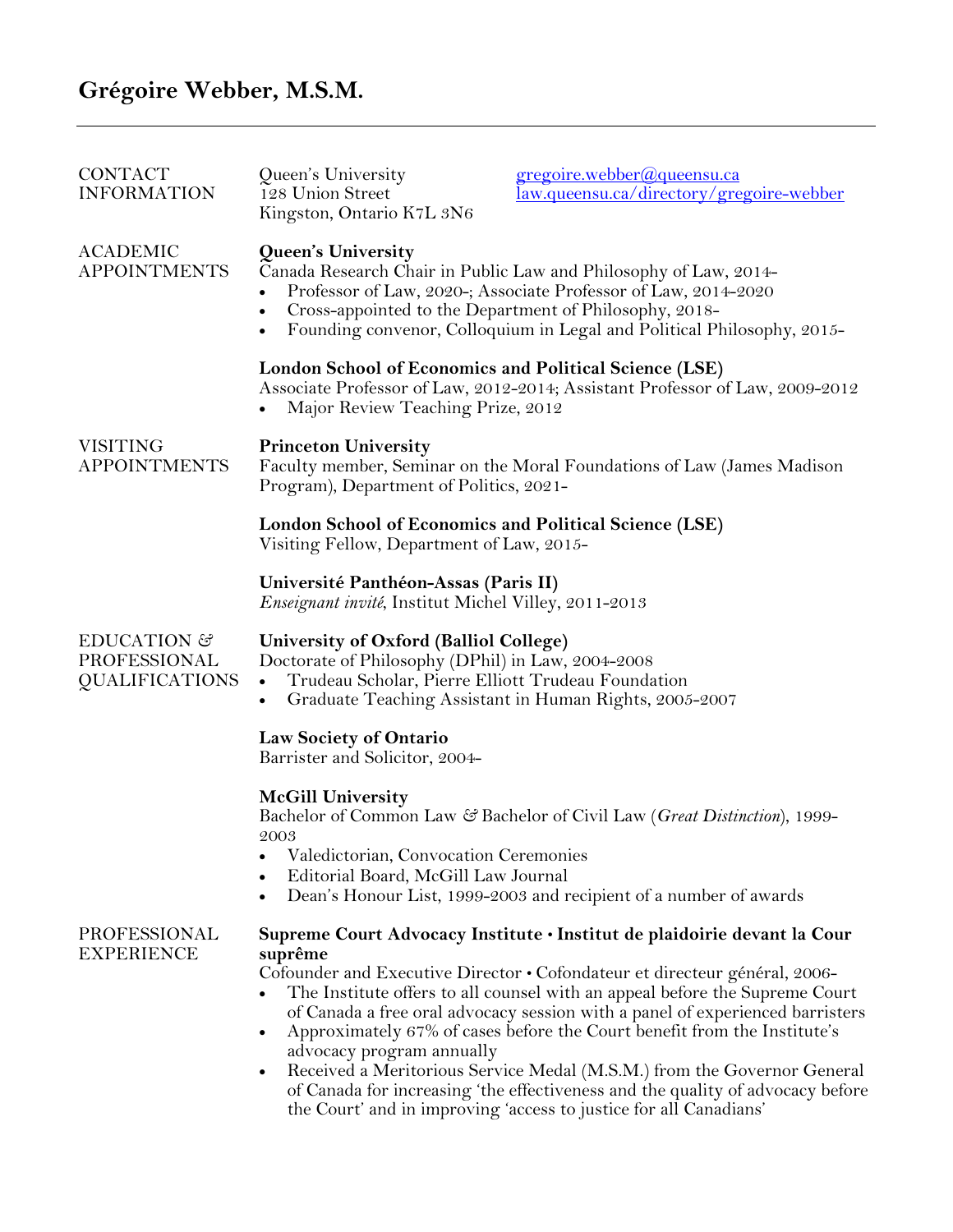|                                           | Department of Justice, Government of Canada<br>Legal Agent, 2017-<br>Appointed by the Deputy Minister of Justice and Deputy Attorney General<br>of Canada to provide legal advice to the Department of Justice on key files                                                                                                                                                                                                                             |  |  |
|-------------------------------------------|---------------------------------------------------------------------------------------------------------------------------------------------------------------------------------------------------------------------------------------------------------------------------------------------------------------------------------------------------------------------------------------------------------------------------------------------------------|--|--|
|                                           | Office of the Minister of Justice and Attorney General of Canada,<br><b>Government of Canada</b><br>Legal Affairs Advisor, 2016-2017<br>Principal areas of responsibility focused on the Attorney General of Canada's<br>role as the Chief Law Officer of the Crown providing legal advice to the<br>Government of Canada and having carriage of litigation involving Canada                                                                            |  |  |
|                                           | Privy Council Office, Government of Canada<br>Senior Policy Advisor, 2008-2009, part-time 2009-2012<br>Policy Advisor, 2007-2008<br>Drafted Memoranda to Cabinet and briefing notes to the Prime Minister and<br>Ministers and provided briefings to Ministers and senior staff<br>Principal areas of responsibility included democratic, electoral, and<br>parliamentary reform and supporting legislative drafting and litigation in<br>related areas |  |  |
| <b>CLERKSHIPS</b>                         | <b>Supreme Court of Canada</b><br>Chambers of the Honourable Justice W. Ian C. Binnie, 2003-2004                                                                                                                                                                                                                                                                                                                                                        |  |  |
|                                           | Quebec Court of Appeal (student clerkship)<br>Chambers of the Honourable Justice André Rochon, 2001-2002                                                                                                                                                                                                                                                                                                                                                |  |  |
| CONTINUNG<br>JUDICIAL<br><b>EDUCATION</b> | <b>Federal Court of Appeal</b><br>Speaker, Federal Court of Appeal Education Seminar, National Judicial Institute,<br>Kingston, Ontario, 10/2019                                                                                                                                                                                                                                                                                                        |  |  |
|                                           | <b>Court of Appeal for Ontario</b><br>Honorary Guest Speaker, Judges' Education Seminar, Stratford, Ontario,<br>06/2018                                                                                                                                                                                                                                                                                                                                 |  |  |
| DISTINCTIONS ෂ<br><b>MAJOR AWARDS</b>     | Governor General of Canada<br>Meritorious Service Medal, 2015                                                                                                                                                                                                                                                                                                                                                                                           |  |  |
|                                           | <b>Royal Society of Canada</b><br>College of New Scholars, Artists and Scientists, 2019                                                                                                                                                                                                                                                                                                                                                                 |  |  |
|                                           | <b>Pierre Elliott Trudeau Foundation</b><br>Trudeau Scholar, 2004–2007                                                                                                                                                                                                                                                                                                                                                                                  |  |  |
| <b>PUBLICATIONS</b>                       | Monographs<br>1. Droits et droit (Montréal: Thémis, 2020), xvii, 62 pp.                                                                                                                                                                                                                                                                                                                                                                                 |  |  |
|                                           | 2. Legislated Rights: securing human rights through legislation (New York:<br>Cambridge University Press, 2018; paperback edition 2019) (with Richard<br>Ekins, Maris Köpcke, Bradley Miller, Francisco Urbina, Paul Yowell), xi,<br>209 pp.                                                                                                                                                                                                            |  |  |
|                                           | The Negotiable Constitution: On the Limitation of Rights (Cambridge:<br>3.<br>Cambridge University Press, 2009; paperback edition, 2012), viii, 231 pp.                                                                                                                                                                                                                                                                                                 |  |  |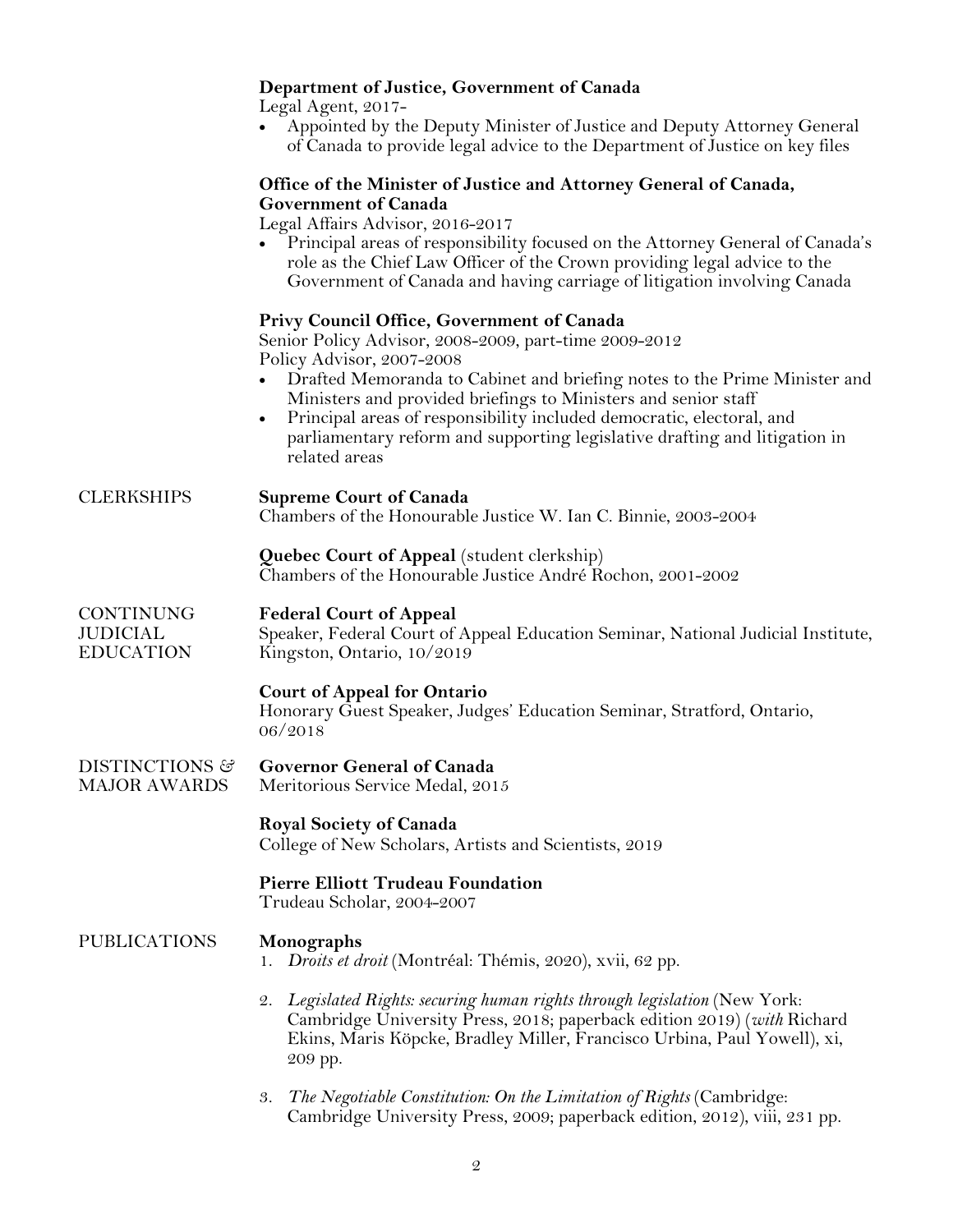### **Edited collections**

- 4. *Constitutional dialogue: rights, democracy, institutions* (Cambridge: Cambridge University Press, 2019) (*edited with* Geoffrey Sigalet and Rosalind Dixon) xi, 471 pp.
- 5. *Proportionality and the Rule of Law: Rights, Reasoning, Justification* (New York: Cambridge University Press, 2014; paperback edition, 2016) (*edited with* Grant Huscroft and Bradley Miller), ix, 421 pp.
- 6. *The Limitation of Charter Rights: Critical Essays on R. v. Oakes / La limitation*  des droits de la Charte : Essais critiques sur l'arrêt R. c. Oakes (Montreal: Thémis, 2009) (*edited with* Luc B Tremblay) iv, 181 pp.

#### **Journal articles**

- 7. 'Notwithstanding rights, review, or remedy? On the notwithstanding clause and the operation of legislation' (2021) 71 *University of Toronto Law Journal* 510-538
- 8. 'Legislación, derechos humanos y derechos legislados' (2021) 12 *Revista del Centro de Estudios Constitucionales* 81-135
- 9. 'The Rule of Law in a pandemic' (2021) 46 *Queen's Law Journal* 317 (*with* Victoria Carmichael)
- 10. '*Legislated Rights* and contemporary constitutional government' (2020) 11 *Jurisprudence* 632-644 (*with* Richard Ekins)
- 11. '*Legislated Rights* in the real world' (2020) 21 *Jerusalem Review of Legal Studies* 145-170 (*with* Paul Yowell)
- 12. 'A conservative disposition and constitutional change' (2019) 39 *Oxford Journal of Legal Studies* 526–552 (*with* Graham Gee)
- 13. 'Legislated Rights in the Anglo-American Tradition' (2018) 10 *Faulkner Law Review* 129-169 (*with* Richard Ekins)
- 14. 'Judicial power and judicial responsibility' (2017) 36 *University of Queensland Law Journal* 205-220
- 15. 'Loyal Opposition and the political constitution' (2017) 37 *Oxford Journal of Legal Studies* 357-382
- 16. 'The Question Why and the Common Good' (2017) 8 *Jurisprudence* 99-109
- 17. 'Asking why in the study of human affairs' (2015) 60 *American Journal of Jurisprudence* 51-78
- 18. 'Eulogy for the constitution that was' (2014) 12 *International Journal of Constitutional Law* 468-486
- 19. 'Parliament and the Management of Conflict' [2014] *Public Law* 101-112
- 20. 'Rationalism in Public Law' (2013) 76 *Modern Law Review* 708-734 (*with* Graham Gee)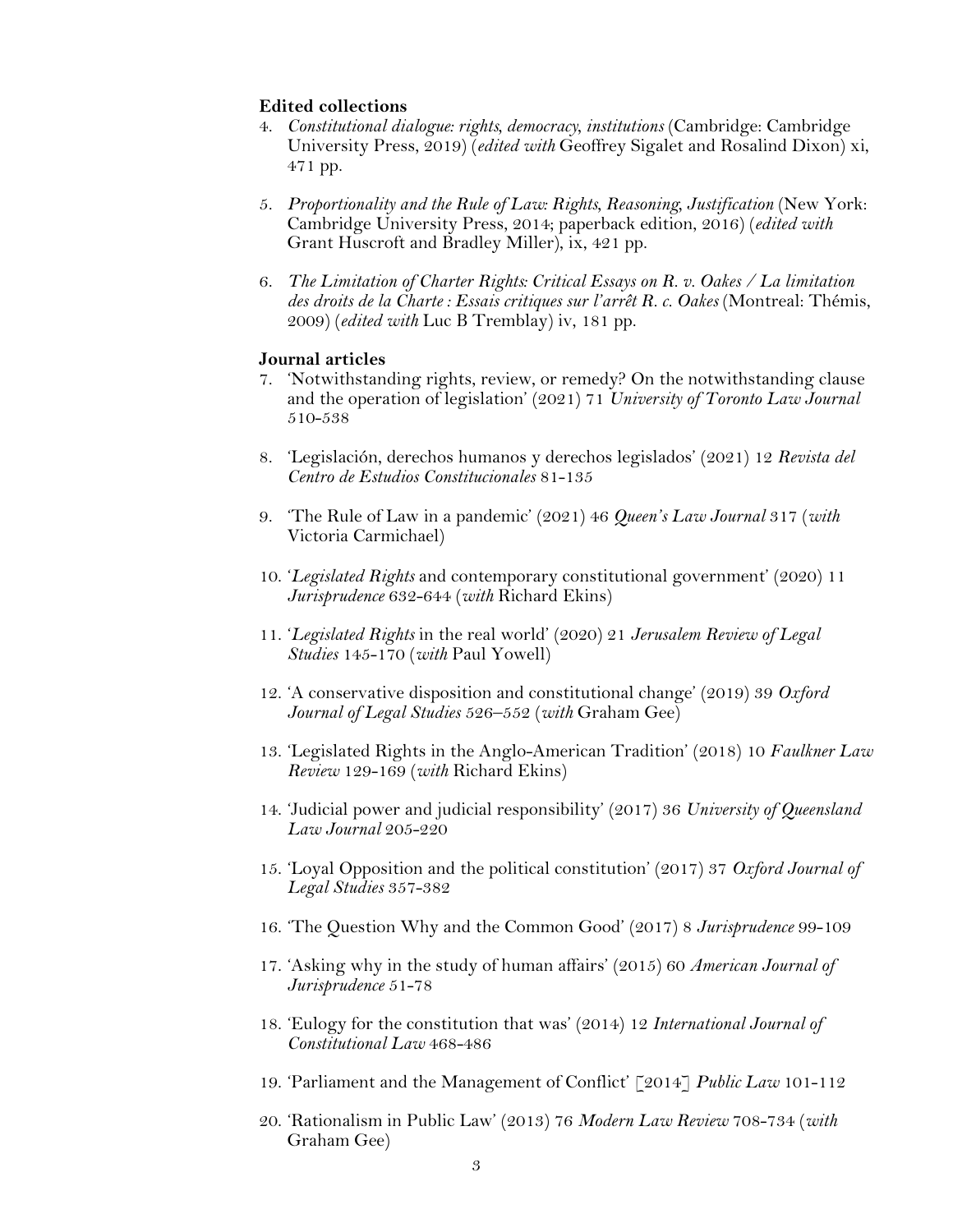- 21. 'Rights and the Rule of Law in the Balance' (2013) 129 *Law Quarterly Review* 399-418
- 22. 'A Grammar of Public Law' (2013) 14 *German Law Journal* 2137-2155 (*with*  Graham Gee)
- 23. 'Some Internal Points of View and the Study of Law' (2012) 28 *Constitutional Commentary* 325-345
- 24. 'L'activité politique et la constitution de Westminster' (2012) 9 *Jus politicum* 1-17 (*online*)
- 25. 'The Polycentricity of Political Financing' [2012] *Public Law* 310-327
- 26. 'What is a Political Constitution?' (2010) 30 *Oxford Journal of Legal Studies* 273-299 (*with* Graham Gee)
- 27. 'Proportionality, Balancing, and the Cult of Constitutional Rights Scholarship' (2010) 23 *Canadian Journal of Law and Jurisprudence* 179-202
- 28. 'The Unfulfilled Potential of the Court and Legislature Dialogue' (2009) 42 *Canadian Journal of Political Science* 443-465
- 29. 'L'utilisation de la procédure de l'avis consultatif devant la Cour suprême du Canada : Essai de typologie' (2003) 82 *Canadian Bar Review* 757-780 (*with* François Chevrette)

#### **Chapters in edited collections**

- 30. 'Human goods and human rights law: two modes of derivation from natural law' in Tom Angier, Iain Benson, and Mark Retter (eds) *The Cambridge Companion to Natural Law and Human Rights* (Cambridge: Cambridge University Press, forthcoming 2022)
- 31. 'Opposition' in Richard Bellamy and Jeff King (eds) *The Cambridge Handbook of Constitutional Theory* (Cambridge: Cambridge University Press, forthcoming 2022)
- 32. 'Can the constitution of a fruit fly be written?' in Michelle Dempsey and François Tanguay-Renaud (eds) *From morality to law and back again: Liber amicorum for John Gardner* (Oxford: Oxford University Press, forthcoming 2022)
- 33. 'Human rights and justice' in Mortimer Sellars and Stephan Kirste (eds) *Encyclopaedia of the Philosophy of Law and Social Philosophy* (Springer, 2021)
- 34. 'Proportionality and limitations on freedom of speech' in Frederick Schauer and Adrienne Stone (eds) *The Oxford Handbook of Freedom of Speech* (Oxford: Oxford University Press, 2020) 173-192
- 35. 'The duty to govern and the Rule of Law in an emergency' in Colleen Flood, Jane Philpott et al (eds), *Vulnerable: The Law, Policy, and Ethics of COVID-19* (Ottawa: University of Ottawa Press, 2020 and online) 175-182
- 36. 'Past, present, and justice in the exercise of judicial responsibility' in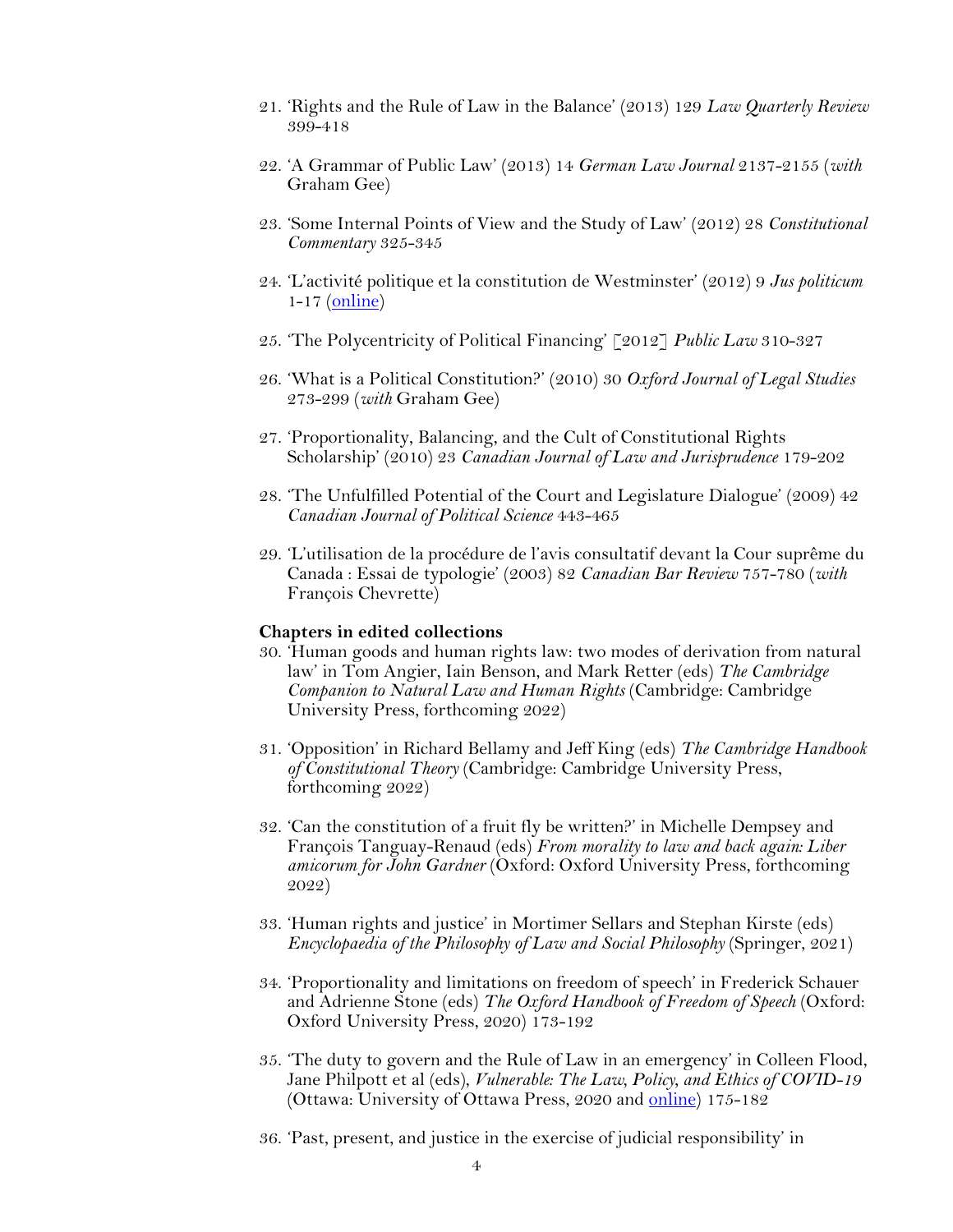Geoffrey Sigalet, Grégoire Webber, and Rosalind Dixon (eds) *Constitutional dialogue: rights, democracy, institutions* (Cambridge: Cambridge University Press, 2019) 129-160

- 37. 'The "What" and "Why" of Constitutional Dialogue' in Geoffrey Sigalet, Grégoire Webber, and Rosalind Dixon (eds) *Constitutional dialogue: rights, democracy, institutions* (Cambridge: Cambridge University Press, 2019) 1-31 (*with* Geoffrey Sigalet and Rosalind Dixon)
- 38. 'Proportionality and absolute rights' in Vicki Jackson and Mark Tushnet (eds) *Proportionality: New Frontiers, New Challenges* (Cambridge: Cambridge University Press, 2017) 75-99
- 39. 'On the loss of rights' in Grant Huscroft, Bradley W Miller, and Grégoire Webber (eds) *Proportionality and the Rule of Law: Rights, Reasoning, Justification* (New York: Cambridge University Press, 2014) 123-154
- 40. 'Originalism's Constitution' in Grant Huscroft and Bradley W Miller (eds) *The Challenge of Originalism: Theories of Constitutional Interpretation* (New York: Cambridge University Press, 2011) 147-178
- 41. 'Legal Reasoning and Bills of Rights' in Richard Ekins (ed) *Modern Challenges to the Rule of Law* (Wellington: Lexis Nexis, 2011) 143-164
- 42. 'La disposition limitative de la Charte canadienne : une invitation à définir les droits et libertés aux contours indéterminés' in Luc B Tremblay and Grégoire Webber (eds) *The Limitation of Charter Rights: Critical Essays on R. v. Oakes / La limitation des droits de la Charte : Essais critiques sur l'arrêt R. c. Oakes* (Montreal: Thémis, 2009) 37-57

#### PARLIAMENTARY **Convención Constitucional de Chile**

'*Democratizar los derechos: una propuesta de clausula de limitación y armonización para la Nueva Constitución*' ('Democratize rights: a proposal for a limitation and harmonization clause for the New Constitution'), joint submission (*with*  Francisco Urbina) of January 2022 to the Convention tasked with drafting and approving a draft Constitution for approval in a plebiscite

# **Parliament of Canada**

House of Commons Legislative Committee on Bill C-20, invited to testify in 2008 as a public servant with joint policy responsibly for Bill C-20, Senate Appointments Consultation Act

House of Commons Standing Committee on Justice and Human Rights, invited to testify in 2006 during the Committee's review of s. 25.1 of the Criminal Code, which authorises public officers and others to commit acts or omissions that would otherwise constitute offences

**COMMUNITY SERVICE** 

*&* OTHER EVIDENCE

# **Royal Society of Canada**

• Member, Selection Committee (Law/Politics/Business), College of New Scholars, 2020

# **Pierre Elliott Trudeau Foundation**

- Member, Application and Nomination Review Committee, 2021
- Founding President and Executive Committee member, Trudeau Foundation Alumni Association, 2010-2013